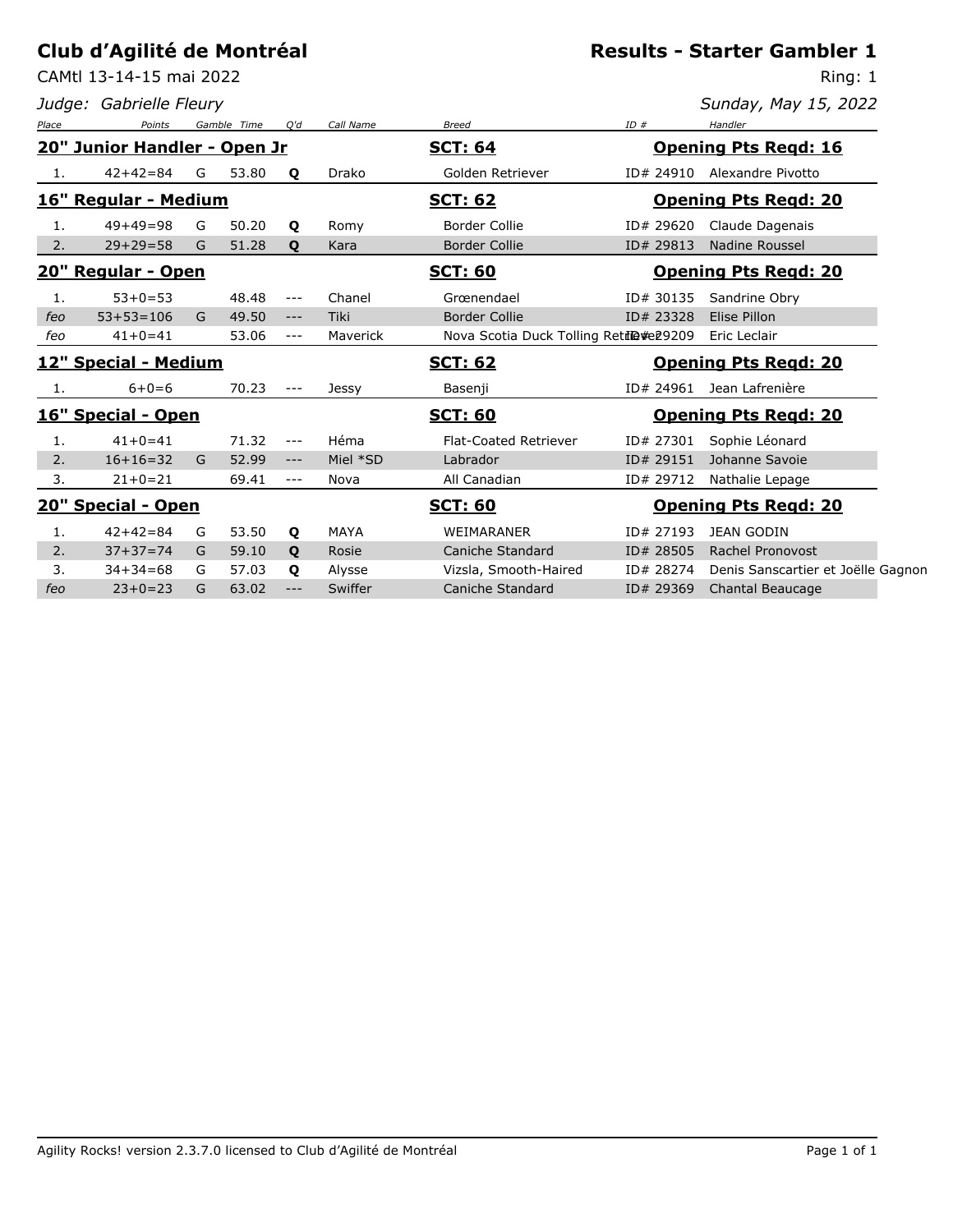CAMtl 13-14-15 mai 2022

*Judge: Gabrielle Fleury*

# **Results - Starter Jumper 1**

Ring: 1

| Place | Faults                | Time  | O'd   | Call Name     | Breed                        | ID#   | Handler                            |  |
|-------|-----------------------|-------|-------|---------------|------------------------------|-------|------------------------------------|--|
| 8"    | <b>Regular - Mini</b> |       |       |               | <b>SCT: 60</b>               |       | <b>Yards: 150</b>                  |  |
| 1.    | 61.94                 | 96.94 | ---   | Chibimaru     | Toy Fox Terrier              | 27333 | Laurence Saine                     |  |
| feo   | 0.00                  | 37.66 | ---   | <b>Billy</b>  | Chihuahua                    | 29202 | Nathalie Roy                       |  |
|       | 16" Regular - Medium  |       |       |               | <b>SCT: 55</b>               |       | <u> Yards: 150</u>                 |  |
| -1.   | 10.00                 | 27.07 | ---   | Kara          | <b>Border Collie</b>         | 29813 | Nadine Roussel                     |  |
|       | 12" Special - Medium  |       |       |               | <u>SCT: 55</u>               |       | <b>Yards: 150</b>                  |  |
| 1.    | 34.59                 | 69.59 | ---   | Louna         | Shetland Sheepdog            | 29468 | Josee Gagnon                       |  |
| 2.    | 38.03                 | 78.03 | ---   | <b>Hélios</b> | Caniche                      | 29283 | Sylvie Therrien                    |  |
|       | 16" Special - Open    |       |       |               | <b>SCT: 46</b>               |       | Yards: 150                         |  |
| 1.    | 27.35                 | 63.35 | ---   | Miel *SD      | Labrador                     | 29151 | Johanne Savoie                     |  |
| E.    | 17.46                 | 53.46 | ---   | Héma          | <b>Flat-Coated Retriever</b> | 27301 | Sophie Léonard                     |  |
|       | 20" Special - Open    |       |       |               | <u>SCT: 46</u>               |       | <u> Yards: 150</u>                 |  |
| 1.    | 5.00                  | 32.01 | $---$ | Alysse        | Vizsla, Smooth-Haired        | 28274 | Denis Sanscartier et Joëlle Gagnon |  |
| 2.    | 10.00                 | 37.24 | $---$ | Rosie         | Caniche Standard             | 28505 | Rachel Pronovost                   |  |
| 3.    | 15.00                 | 29.64 | $---$ | Drako         | Golden Retriever             | 26754 | Francesco Pivotto                  |  |
| feo   | 12.09                 | 58.09 | ---   | Swiffer       | Caniche Standard             | 29369 | Chantal Beaucage                   |  |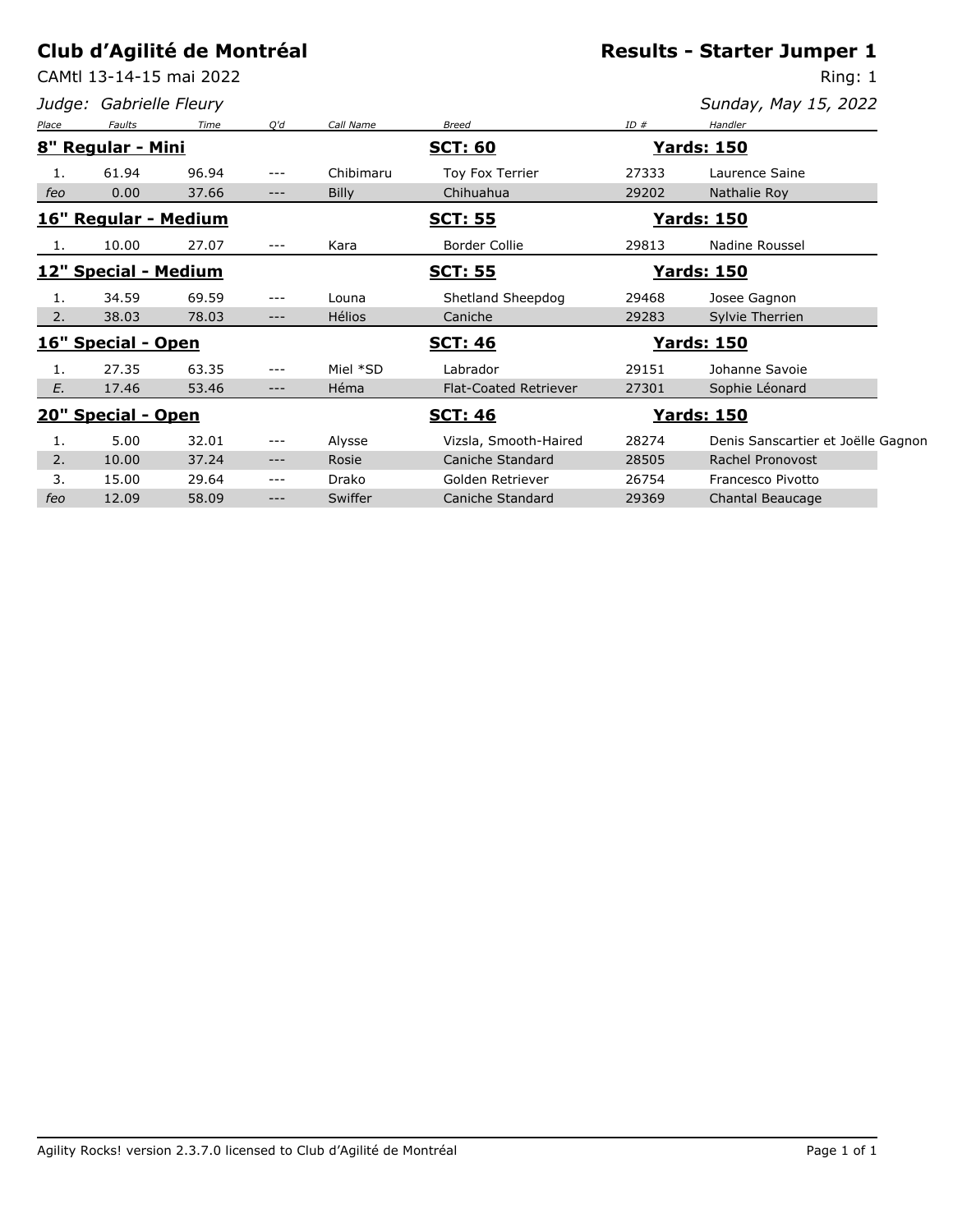CAMtl 13-14-15 mai 2022

**Results - Starter Jumper 2**

|       |                       | CAMtl 13-14-15 mai 2022 |         |               |                                   |       | Ring: 1                            |
|-------|-----------------------|-------------------------|---------|---------------|-----------------------------------|-------|------------------------------------|
|       | Judge: Joanie Leclair |                         |         |               |                                   |       | Sunday, May 15, 2022               |
| Place | Faults                | Time                    | O'd     | Call Name     | <b>Breed</b>                      | ID#   | Handler                            |
|       | 8" Regular - Mini     |                         |         |               | <b>SCT: 57</b>                    |       | <b>Yards: 145</b>                  |
| -1.   | 24.93                 | 71.93                   | $- - -$ | Chibimaru     | Toy Fox Terrier                   | 27333 | Laurence Saine                     |
|       | 20" Regular - Open    |                         |         |               | <b>SCT: 44</b>                    |       | <b>Yards: 145</b>                  |
| feo   | 0.00                  | 43.90                   | $- - -$ | Maverick      | Nova Scotia Duck Tolling Reta@209 |       | Eric Leclair                       |
|       | 12" Special - Medium  |                         |         |               | <b>SCT: 52</b>                    |       | <u> Yards: 145</u>                 |
|       | 0.00                  | 40.24                   | Q       | <b>Hélios</b> | Caniche                           | 29283 | Sylvie Therrien                    |
|       | 20" Special - Open    |                         |         |               | <b>SCT: 44</b>                    |       | <b>Yards: 145</b>                  |
| 1.    | 5.00                  | 33.07                   | $---$   | Drako         | Golden Retriever                  | 26754 | Francesco Pivotto                  |
| 2.    | 25.00                 | 34.56                   | $---$   | Alysse        | Vizsla, Smooth-Haired             | 28274 | Denis Sanscartier et Joëlle Gagnon |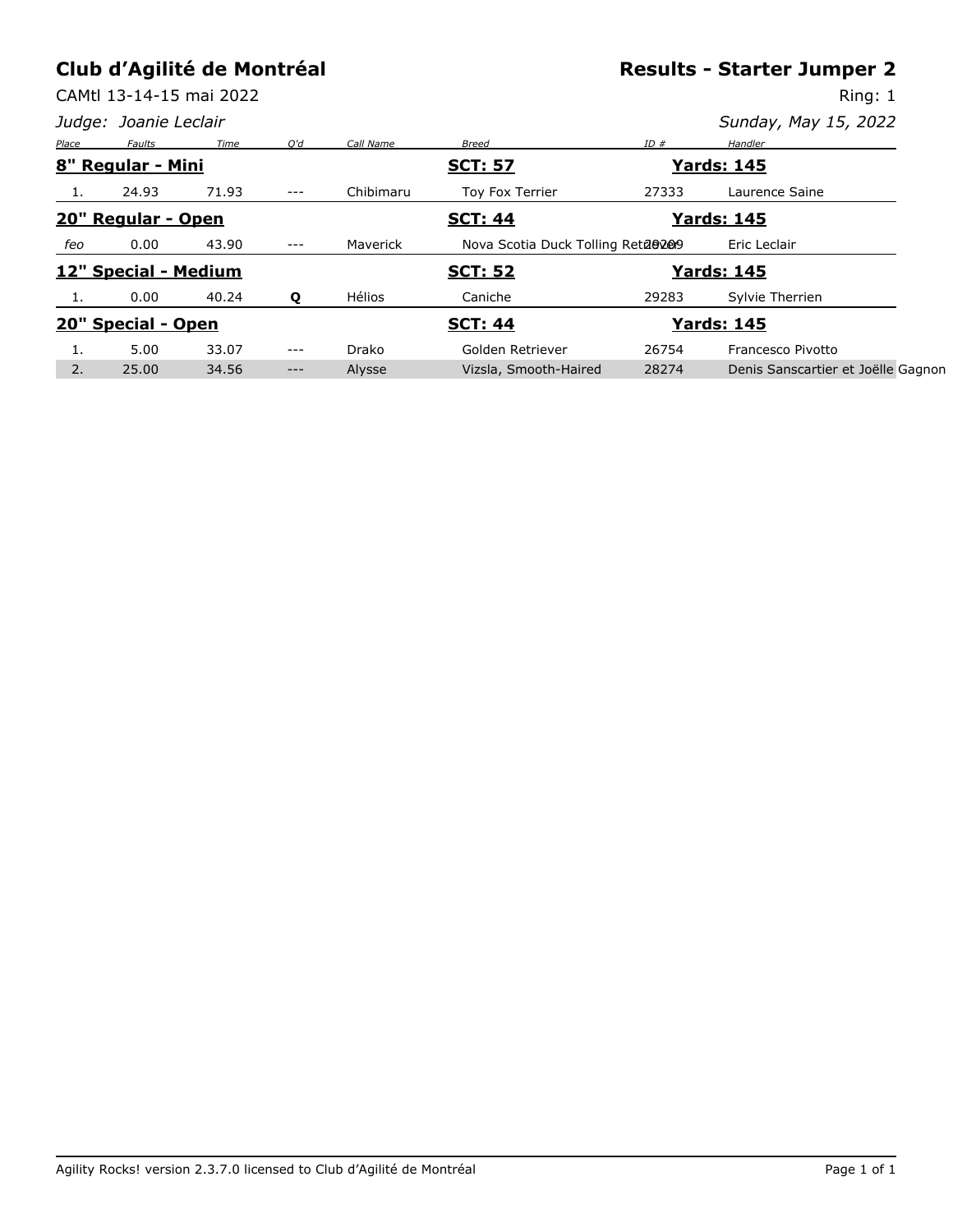CAMtl 13-14-15 mai 2022

*Judge: Gabrielle Fleury*

#### **Results - Starter Snooker 1**

Ring: 1

| Place | Points               | Time                         | O'd     |            |                       |           |                                    |
|-------|----------------------|------------------------------|---------|------------|-----------------------|-----------|------------------------------------|
|       |                      | 20" Junior Handler - Open Jr |         |            | <b>SCT: 60</b>        |           | <b>Points Required: 32</b>         |
| 1.    | 35                   | 60.25                        | Q       | Drako      | Golden Retriever      | ID# 24910 | Alexandre Pivotto                  |
|       | 4" Special - Mini    |                              |         |            | <b>SCT: 60</b>        |           | <b>Points Required: 35</b>         |
| 1.    | 26                   | 52.51                        | $---$   | Stella *SD | Toy Poodle            | ID# 28670 | Carole Laroche                     |
|       | 12" Special - Medium |                              |         |            | <b>SCT: 60</b>        |           | <b>Points Required: 37</b>         |
|       |                      | 20.98                        | $---$   | Louna      | Shetland Sheepdog     | ID# 29468 | Josee Gagnon                       |
|       | 20" Special - Open   |                              |         |            | <b>SCT: 60</b>        |           | <b>Points Required: 37</b>         |
| ⊥.    | 8                    | 25.63                        | $- - -$ | Alysse     | Vizsla, Smooth-Haired | ID# 28274 | Denis Sanscartier et Joëlle Gagnon |
| 2.    | 7                    | 11.59                        | ---     | Rosie      | Caniche Standard      | ID# 28505 | <b>Rachel Pronovost</b>            |
|       |                      |                              |         |            |                       |           |                                    |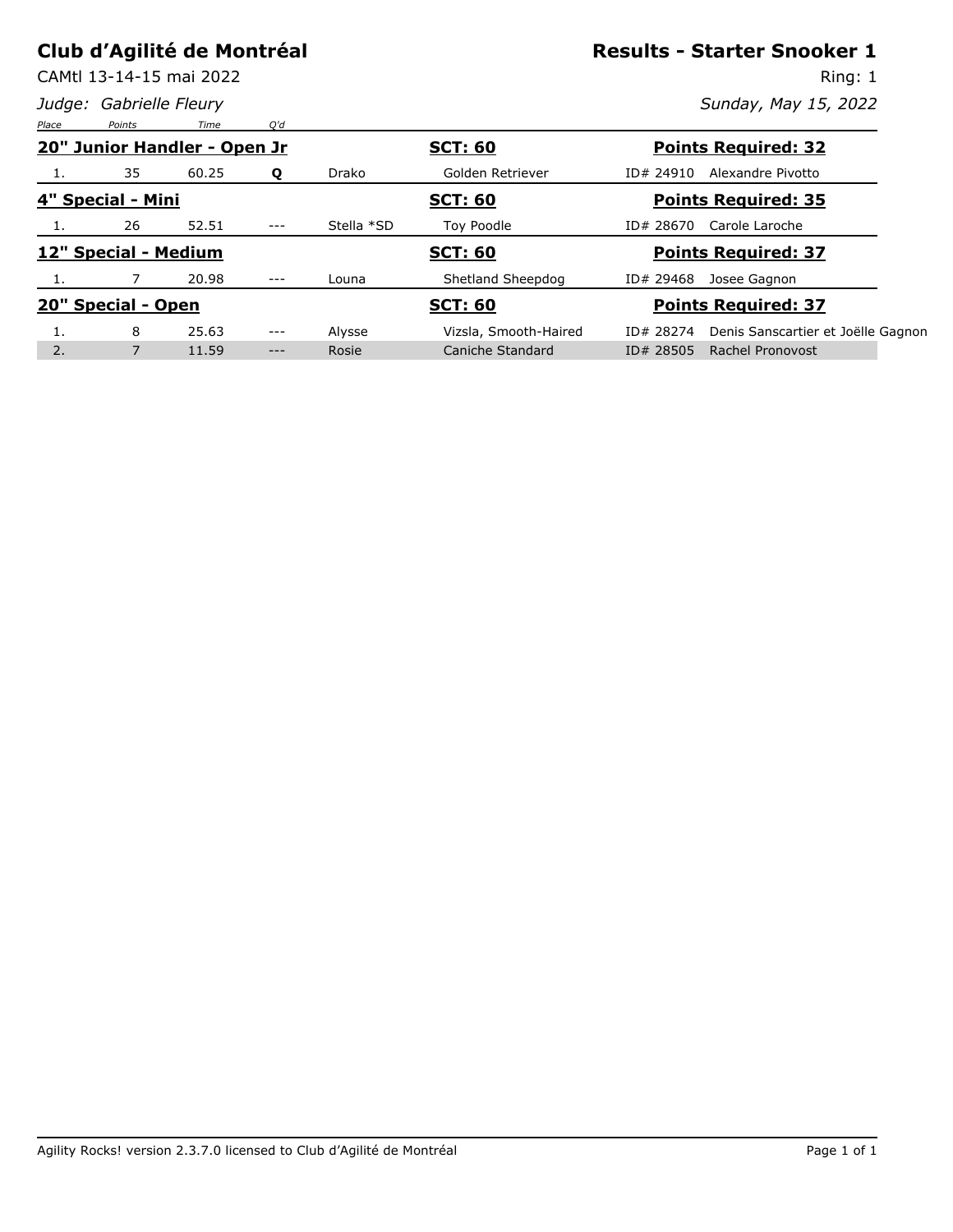CAMtl 13-14-15 mai 2022

*Judge: Gabrielle Fleury*

**Results - Starter Standard 1**

Ring: 1

| Sunday, May 15, 2022 |  |  |
|----------------------|--|--|

|       |                            |       | O'd   | Call Name |                                     | ID#   |                    |
|-------|----------------------------|-------|-------|-----------|-------------------------------------|-------|--------------------|
| Place | Faults                     | Time  |       |           | <b>Breed</b>                        |       | Handler            |
|       | 8" Regular - Mini          |       |       |           | <u>SCT: 78</u>                      |       | <u> Yards: 158</u> |
| 1.    | 0.00                       | 60.92 | Q     | Chibimaru | Toy Fox Terrier                     | 27333 | Laurence Saine     |
|       | 16" Regular - Medium       |       |       |           | <b>SCT: 73</b>                      |       | <u> Yards: 158</u> |
| 1.    | 15.00                      | 47.80 | ---   | Romy      | <b>Border Collie</b>                | 29620 | Claude Dagenais    |
| E.    | 20.00                      | 66.56 | $---$ | Charlie   | <b>Border Collie</b>                | 27514 | Nathalie Roy       |
| feo   | 0.00                       | 52.28 | $---$ | Kara      | <b>Border Collie</b>                | 29813 | Nadine Roussel     |
|       | 20" Regular - Open         |       |       |           | <b>SCT: 66</b>                      |       | <u>Yards: 158</u>  |
| 1.    | 25.00                      | 41.96 | $---$ | Laïka     | Nova Scotia Duck Tolling Retule 783 |       | Thierry Cuvelier   |
| E.    | 5.00                       | 55.20 | $---$ | Tornade   | <b>Border Collie</b>                | 26722 | Sylvie Fontaine    |
|       |                            |       |       |           |                                     |       |                    |
|       | 12" Special - Medium       |       |       |           | <b>SCT: 73</b>                      |       | <b>Yards: 158</b>  |
| 1.    | 15.43                      | 73.43 | ---   | Louna     | Shetland Sheepdog                   | 29468 | Josee Gagnon       |
| E.    | 0.00                       | 67.94 | $---$ | Jessy     | Basenji                             | 24961 | Jean Lafrenière    |
|       | <u> 16" Special - Open</u> |       |       |           | <b>SCT: 66</b>                      |       | <b>Yards: 158</b>  |
| 1.    | 20.00                      | 65.45 | ---   | Nova      | All Canadian                        | 29712 | Nathalie Lepage    |
| 2.    | 48.05                      | 89.05 | ---   | Miel *SD  | Labrador                            | 29151 | Johanne Savoie     |
|       | <b>20" Special - Open</b>  |       |       |           | <u>SCT: 66</u>                      |       | <u>Yards: 158</u>  |
| 1.    | 0.00                       | 33.98 | Q     | Drako     | Golden Retriever                    | 26754 | Francesco Pivotto  |
| 2.    | 61.25                      | 67.25 | $---$ | Rosie     | Caniche Standard                    | 28505 | Rachel Pronovost   |